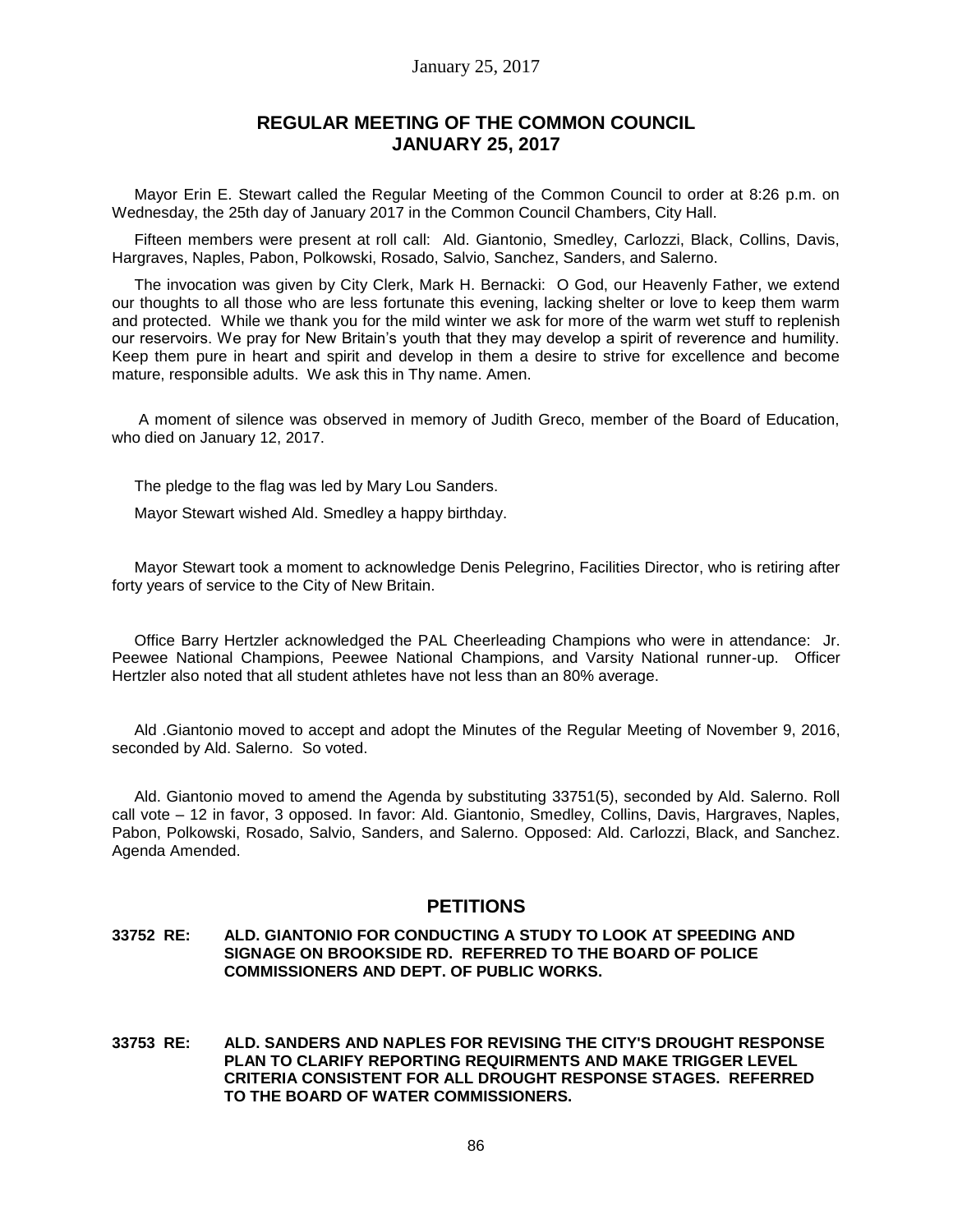# **REPORTS OF LEGISLATIVE COMMITTEES, BOARDS, COMMISSIONS AND DEPARTMENTS**

# **CITY CLERK**

### **33744 RE: CLAIMS FOR INJURIES AND/OR PROPERTY DAMAGE**

To Her Honor, the Mayor, and the Common Council of the City of New Britain: the undersigned beg leave to report the following:

### CLAIMANTS NAME

- Aponte, Edwin A. by Atty. Sally A. Roberts
- Buckingham, John L.
- Fernandez, Carmen by Law Firm of Jonathan Perkins
- Gunn, Andrew by Atty. Martin McQuillan
- Jane Doe by Atty. Christoher J. McCarthy
- Rejczyk, Mariusz and Beata

Mark H. Bernacki,

City Clerk

Ald. Giantonio moved to accept, seconded by Ald. Polkowski. So voted. Approved January 26, 2017 by Mayor Erin E. Stewart.

## **PURCHASING DEPARTMENT**

#### **33745 RE: STATE PROJECT 88-188, COLUMBUS BLVD. SAFETY IMPROVEMENTS - PHASE IV FOR THE PUBLIC WORKS DEPT**

To Her Honor, the Mayor, and the Common Council of the City of New Britain: the undersigned beg leave to report the following:

Public Bid No. 3853 was solicited and received in accordance with the Purchasing Ordinances of the City of New Britain for State Project 88-188, Columbus Boulevard Safety Improvements – Phase IV, for the Public Works Department. This project consists of building a roundabout at the intersection of Columbus Boulevard and Bank Street as well as other Complete Street improvements to enhance safety in the area. Funding for construction is provided under the "Hazard Elimination" component of the Fixing America's Surface Transportation Act (FAST), with a participation ratio of ninety percent (90%) Federal/ten percent (10%) Municipal. Funding is available in the Public Works Department's account number 0083238401-5454, Streetscape Improvement Projects Bond, Construction Contracts.

Invitations to bid were solicited and the bid was duly advertised in the Hartford Courant and New Britain Herald Newspapers, the City and State of Connecticut's Department of Administration Services websites and mailed to fifty-two (52) Construction Companies. The Purchasing Agent did not receive any letters from the Construction Companies on the mailing list who indicated that they could not respond to the bid request. The responses received are on file in Town Clerk's Office.

The bids were reviewed for conformance to specifications by the Public Works Department, Engineering Division, and the Purchasing Agent. Therefore the Director of the Public Works Department is recommending that the bid be awarded to Morais Concrete Service, Inc. of Springfield, MA. who submitted the lowest responsible bid and met all of the Bid Specifications.

RESOLVED: That the Purchasing Agent is hereby authorized to issue a Purchase Order for \$3,115,770.55 and enter into a contract with Morais Concrete Service, Inc. of Springfield, MA. for State Project 88-188, Columbus Boulevard Safety Improvements – Phase IV, for the Public Works Department per the terms and specifications of Public Bid No. 3853.

> Jack Pieper Purchasing Agent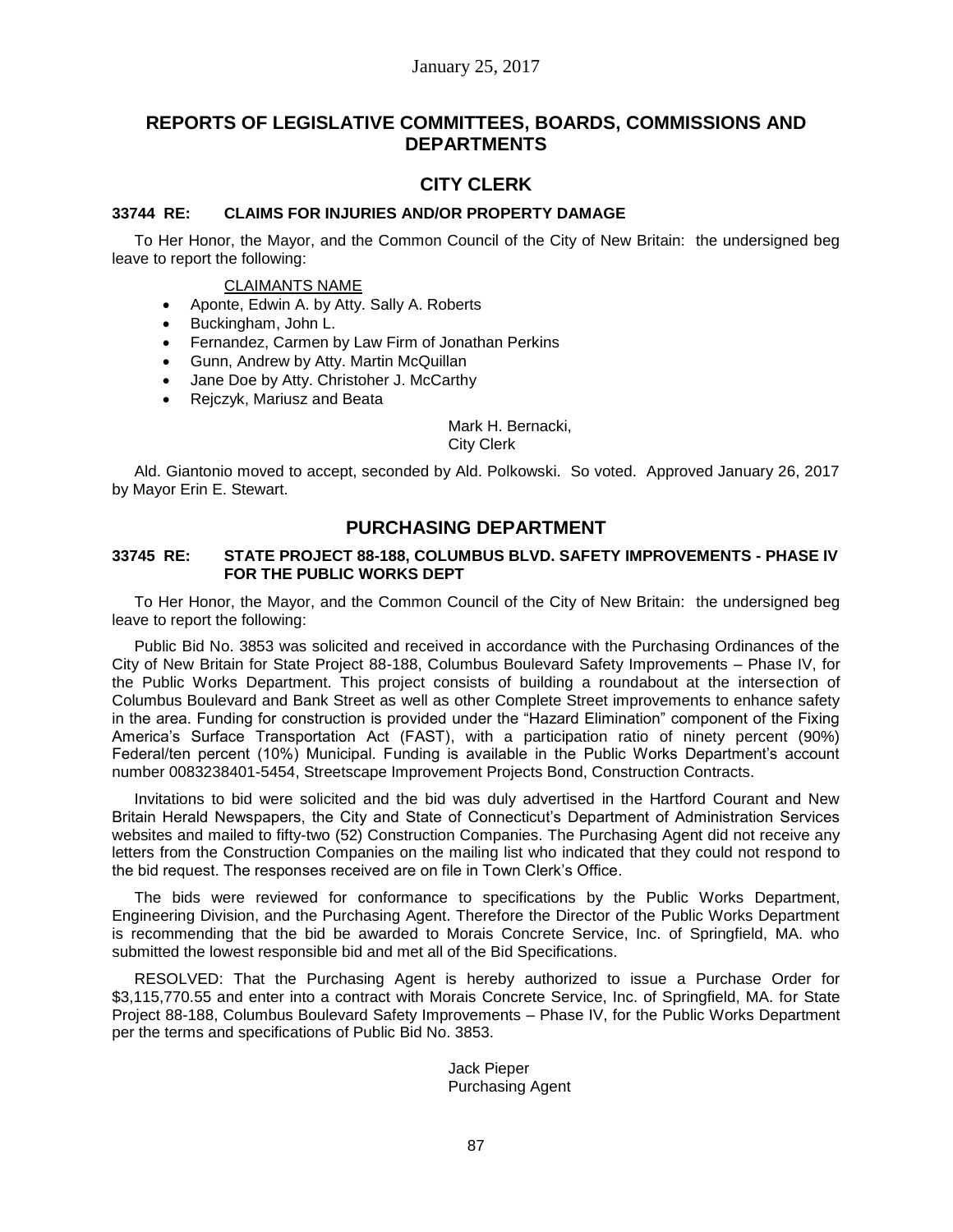Ald. Carlozzi moved to accept, seconded by Ald. Sanders. So voted. Approved January 26, 2017 by Mayor Erin E. Stewart.

### **33746 RE: PROFESSIONAL SERVICES – ANNUAL TECHNICAL SUPPORT AND MAINTENANCE FOR THE CITY ASSESSOR'S OFFICE SOFTWARE SYSTEM**

To Her Honor, the Mayor, and the Common Council of the City of New Britain: the undersigned beg leave to report the following:

In accordance with City Code of Ordinances, Chapter 2, Article VIII, Division 1, Section 2-531 a purchase order was requested by the City Assessor's Office for the annual software maintenance and technical support of their appraisal software.

Northboro, MA. and Technical Support

Supplier Contract Contract Contract Services Contract Contract Amount Amount Vision Government Solutions, Inc. Annual Software Maintenance \$8,010.00

The City Assessor's Office has requested a purchase order for the Annual Software Maintenance and Technical Support of their computer assisted mass appraisal software (CAMA), Vision Appraisal. The Vision Appraisal software maintains data on approximately 17,000 City properties including ownership information, land data and building data, building sketches and photos. Vision's data is used by various City departments, City taxpayers, lawyers, title searchers and is an essential tool for the Assessor's Office in the compilation of the annual real estate Grand List. Vision Government Solutions, Inc. has been providing this annual software maintenance and technical support service to the City Assessor's office since 2002. The Vision Appraisal software is owned by Vision Government Solutions, Inc. and is the predominant software provider for this type of application. Therefore it would be very difficult to find another local software company to provide a competitive bid for annual software maintenance and support. Bid solicitation for the annual renewal of annual software maintenance and technical support would not be beneficial to the City. The cost of this annual software maintenance and technical support is shared by the Public Works Department. Funding for this annual software maintenance and technical support is available in the City Assessor's account number 001107001-5352, Assessor, Data Processing and the Public Works Department's account number 001315001-5436, Public Works Administration, Equipment Maintenance and Repair.

RESOLVED: The Purchasing Agent is hereby authorized to issue a purchase order for \$8,010.00 to Vision Government Solutions, Inc. of Northboro, MA. for Annual Software Maintenance and Technical Support of the City Assessor's Office appraisal software.

> Jack Pieper Purchasing Agent

Ald. Giantonio moved to accept, seconded by Ald. Collins. So voted. Approved January 26, 2017 by Mayor Erin E. Stewart.

#### **33747 RE: COOPERATIVE PURCHASING, COPIER LEASE FOR THE ECONOMIC DEVELOPMENT OFFICE**

To Her Honor, the Mayor, and the Common Council of the City of New Britain: the undersigned beg leave to report the following:

In accordance with City Code of Ordinances, Chapter 2, Article VIII, Division 1, Section 2-538 (a), a purchase order was requested by the Economic Development Office for the following under the State of Connecticut's Cooperative Purchasing Plan, Contract Award #12PSX0026:

| Supplier                              | Description                   | <b>Pricing</b>                                                                                    |
|---------------------------------------|-------------------------------|---------------------------------------------------------------------------------------------------|
| A&A Office Systems<br>Middletown, CT. | Lease of a Savin C3004 Copier | \$160.80/Month and \$0.005 per copy<br>over 8,000 copies per month and \$0.05<br>per Color Copies |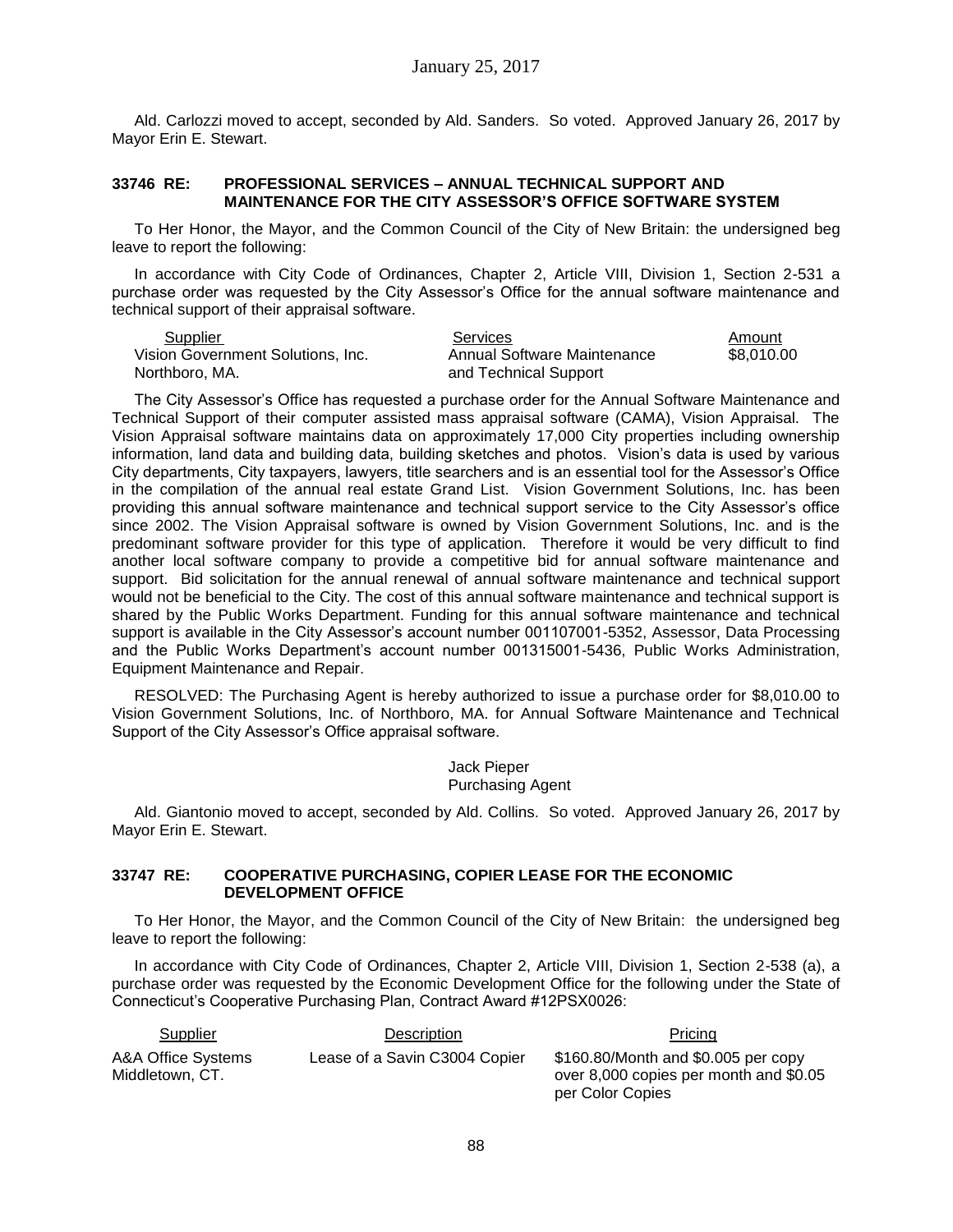The Economic Development Office requested a five (5) year lease of a multifunctional copier that can copy, print, scan, e-mail, duplex, staple and fax for the their Office. The pricing includes all maintenance, repairs, service, toner and supplies excluding paper for 8,000 black and white copies per month. The Economic Development Office does not have an existing copier. They presently share a copier with the Department of Municipal Development and need a copier to be in their office location now. The monthly lease price submitted by A&A Office Systems for the new copier is the same as the State of Connecticut's Contract, #12PSX0026 that A&A Office Systems has with them. Funding is available for the new Copier Lease in the Economic Development's Office account number 0011050002-5440, Equipment Rental.

RESOLVED: That the Purchasing Agent is hereby authorized to issue a Purchase Order and to enter into a five (5) year lease agreement with A&A Office Systems of Middletown, CT for the lease of a new copier for the Economic Development Office at \$160.80 per month utilizing the State of Connecticut's Cooperative Purchasing Plan, Contract Award #12PSX0026.

> Jack Pieper Purchasing Agent

Ald. Giantonio moved to accept, seconded by Ald. Hargraves. So voted. Approved January 26, 2017 by Mayor Erin E. Stewart.

# **TAX DEPARTMENT**

## **33748 RE: TAX ABATEMENTS, CORRECTIONS AND REFUNDS**

To Her Honor, the Mayor, and the Common Council of the City of New Britain: the undersigned beg leave to report the following:

The Collector of Taxes has referred a list of tax abatements, corrections and refunds. Acceptance and adoption is respectfully recommended.

> Cheryl S. Blogoslawski Tax Collector

Ald. Giantonio moved to accept, seconded by Ald. Polkowski. So voted. Approved January 26, 2017 by Mayor Erin E. Stewart.

# **NEW BUSINESS**

# **RESOLUTIONS**

#### **33749 RE: PERSONAL SERVICES AGREEMENT WITH THE STATE OF CONNECTICUT FOR FINANCIAL ASSISTANCE – CONSTRUCTION OF THE BORIQUENEERS MONUMENT**

To Her Honor, the Mayor, and the Common Council of the City of New Britain: The undersigned beg leave to recommend the adoption of the following:

Resolution Summary: PURPOSE: Authorize the Mayor Erin E. Stewart to execute all documentation between the State of Connecticut Department of Energy and Environmental Protection and the City of New Britain to receive state bonding money for the construction of the Boriqueneers Monument on Washington Street in New Britain.

WHEREAS, the State of Connecticut Bonding Committee has approved funding for a Boriqueneers Monument on Washington Street in the amount of \$300,000, AND

WHEREAS, Resolution #33603 was approved on 9/15/2016 authorized the reception of state funds and set up the income/expenditure accounts for the project, AND

WHEREAS, Mayor Stewart has given the Veterans Commission, in cooperation with the New Britain Latino Coalition, and under the direction of the New Britain Parks, Recreation and Community Services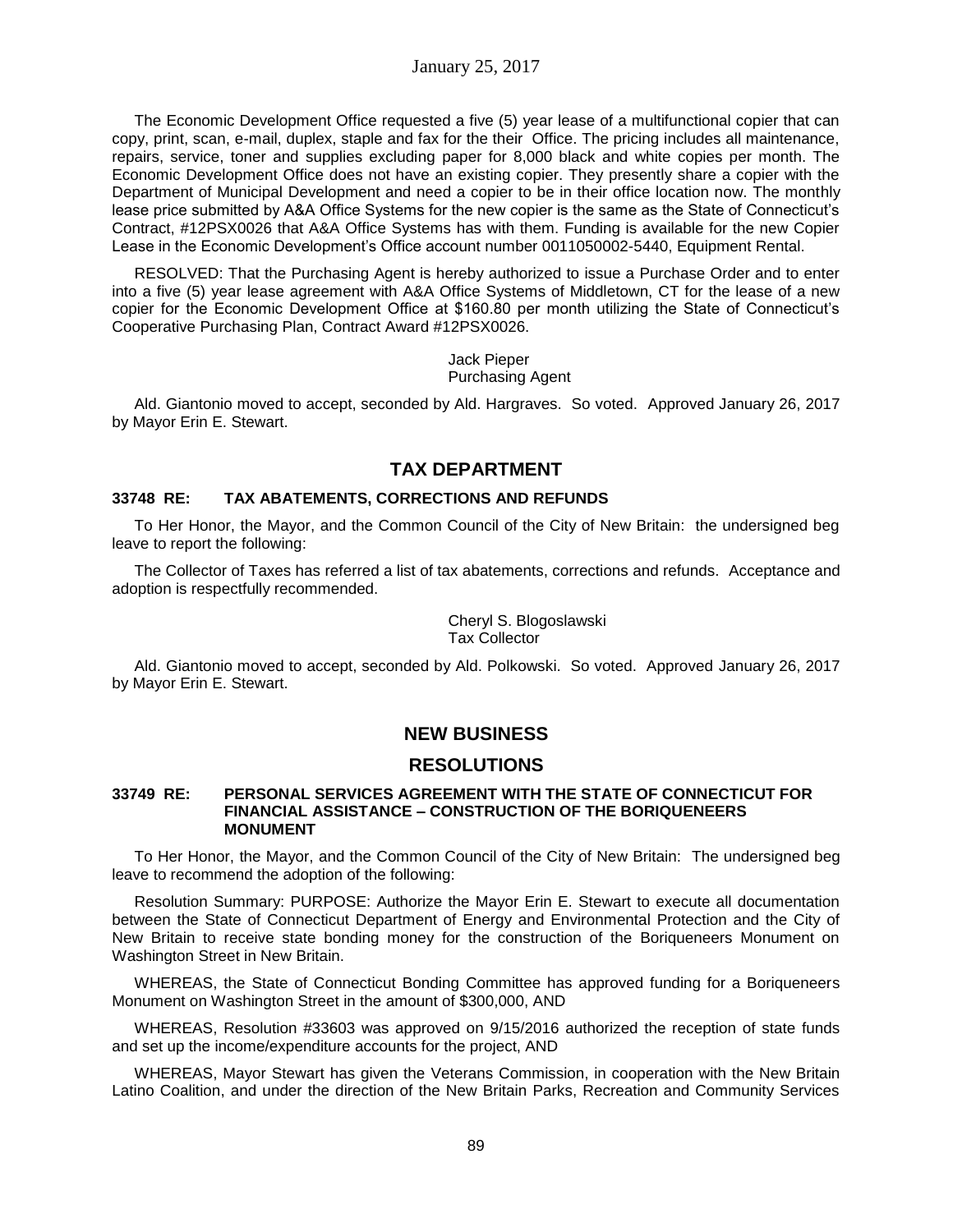Department, the authority to move forward with the architectural/design work and construction for the Boriqueneers Monument, AND

WHEREAS, Erin E. Stewart was elected Mayor and her term of office began in November 10, 2015 and will continue until November 14, 2017. As the Mayor, Erin E. Stewart serves as the Chief Executive Officer for City of New Britain, and is hereby authorized to sign on behalf of the City of New Britain a Personal Services Agreement with the Department of Energy and Environmental Protection, NOW THEREFORE BE IT

RESOLVED, that Erin E. Stewart, Mayor of the City of New Britain be and hereby is authorized to execute on behalf of this municipal corporation a Personal Services Agreement with the State of Connecticut for financial assistance to develop a monument recognizing the 65th Infantry Puerto Rican Regiment of the United States Army, the Boriqueneers, project agreement number CUAP 2017-01.

> Alderwoman Shirley Black Alderman Jamie Giantonio Alderman Jerrell Hargraves Alderman Daniel Salerno Alderman Wilfredo Pabon Alderman Kristian Rosado Alderman Emmanuel Sanchez

Ald. Rosado moved to accept and adopt, seconded by Ald. Pabon. So voted. Approved January 26, 2017 by Mayor Erin E. Stewart.

### **33449-1 RE: BUDGET – LEAD HAZARD REDUCTION DEMONSTRATION GRANT AND HEALTY HOMES PROGRAM FUNDS**

To Her Honor, the Mayor, and the Common Council of the City of New Britain: the undersigned beg leave to recommend the adoption of the following:

Resolution Summary: PURPOSE - to set up budgets for the U. S. Department of Housing and Urban Development for the approved Lead Hazard Reduction Demonstration Grant and Healthy Homes Program funds.

WHEREAS, on April 15, 2016, the Common Council approved Resolution #33449 for the City of New Britain to submit an application for the Lead Hazard Reduction Demonstration Grant at \$3,000,000 together with the Healthy Homes Component in the amount of \$400,000 and execute all required documents, and

WHEREAS, the U. S. Department of Housing & Urban Development has approved the grant awards of:

| Lead Hazard Reduction Demonstration Grant | \$3,000,000 |
|-------------------------------------------|-------------|
| Healthy Homes                             | \$400,000   |

For a total of \$3,400,000 with an end date of October 31, 2019.

THEREFORE, BE IT RESOLVED, that budgets be, established in special revenue funds to formally increase the appropriate accounts as follows to be in accordance with the

U.S. Department of Housing & Urban Development approved budget for this project:

| <b>Account Number</b> | <b>Account Description</b>                | Budget         |
|-----------------------|-------------------------------------------|----------------|
| Increase Revenues:    |                                           |                |
| 243522191-4223        | Lead Hazard Reduction Demonstration Grant | \$3,000,000.00 |
| 243522192-4223        | <b>Healthy Homes</b>                      | 400,000.00     |
|                       |                                           | \$3.400,000,00 |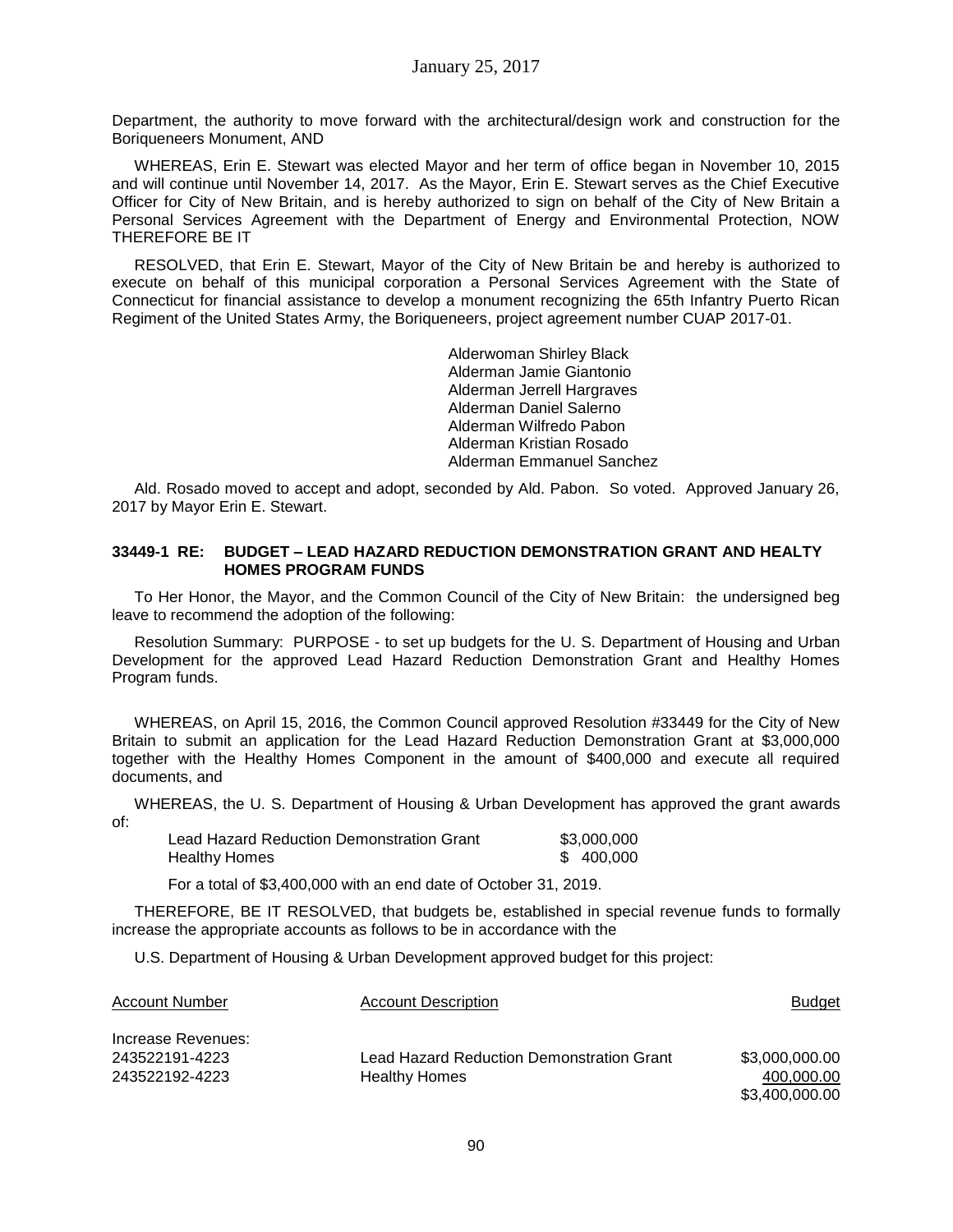| Increase Expenditures:    |                                |                |
|---------------------------|--------------------------------|----------------|
| <b>Lead Admin Costs</b>   |                                |                |
| 243522190-5121            | <b>Full Time Salaries</b>      | \$11,819.00    |
| 243522190-5220            | <b>MERF</b> Employer           | 1,290.00       |
| 243522190-5237            | <b>Health Insurance</b>        | 4,419.00       |
| 243522190-5231            | Medicare                       | 171.00         |
| 243522190-5337            | Training/Conferences           | 6,800.00       |
| 243522190-5855            | <b>Contractor Expenditures</b> | 274,136.00     |
|                           |                                | \$298,635.00   |
| <b>Lead Project Costs</b> |                                |                |
| 243522191-5121            | <b>Full Time Salaries</b>      | \$66,409.00    |
| 243522191-5124            | <b>Part Time Salaries</b>      | 33,475.00      |
| 243522191-5220            | <b>MERF</b> Employer           | 7,245.00       |
| 243522191-5237            | <b>Health Insurance</b>        | 19,934.00      |
| 243522191-5231            | Medicare                       | 1,448.00       |
| 243522191-5821            | Town Clerk Fees                | 6,400.00       |
| 243522191-5855            | <b>Contractor Expenditures</b> | 2,566,454.00   |
|                           |                                | \$2,701,365.00 |
| <b>Health Homes</b>       |                                |                |
| 243522191-5855            | <b>Contractor Expenditures</b> | \$400,000.00   |
|                           |                                | \$3,400,000.00 |

Alderman Jamie Giantonio Alderman Daniel Salerno

Ald. Salerno moved to accept and adopt, seconded by Ald. Giantonio. So voted. Approved January 26, 2017 by Mayor Erin E. Stewart.

### **33560-4 RE: RESIDENTIAL AND COMMERCIAL TAX BENEFITS FOR 125 COMMERCIAL STREET XENOLITH PARTNERS LLC**

To Her Honor, the Mayor, and the Common Council of the City of New Britain: the undersigned beg leave to recommend the adoption of the following:

RESOLUTION SUMMARY: PURPOSE. To provide Section 22-10 residential and commercial tax benefits for 125 Columbus Boulevard.

WHEREAS, by Resolution No. 33560, the Common Council has authorized Mayor Erin E. Stewart to execute all documents required for the sale of 125 Columbus Boulevard to Xenolith Partners, LLC for the purchase price of \$150,000.00; and

WHEREAS, 125 Columbus Boulevard is located in an enterprise zone and is eligible for tax assessment modification/deferral benefits pursuant to Section 32-71(e) of the Connecticut General Statutes and Section 22-10 of the Code of Ordinances; and

WHEREAS, the City of New Britain and Xenolith Partners, LLC are desirous of entering into a residential real estate tax abatement that limits taxes to \$900.00 per unit for the 80 residential units as of the date of issuance of a certificate of occupancy with increases of 3% annually as of each following assessment date for a total term not to exceed thirty years; and

WHEREAS, the parties have agreed that Xenolith Partners, LLC may apply for a commercial assessment deferral benefit as provided for and in compliance with Section 22-10 for a period not to exceed seven years beginning either on the first assessment date of partial construction or the first assessment date following issuance of a certificate of occupancy; and

WHEREAS, the commercial assessment related benefit shall be equal to a 100% deferral of the assessment increase related to the commercial portion of construction for the first two assessment years followed by a 50% deferral of assessment increase in year 3, a 40% deferral of assessment increase in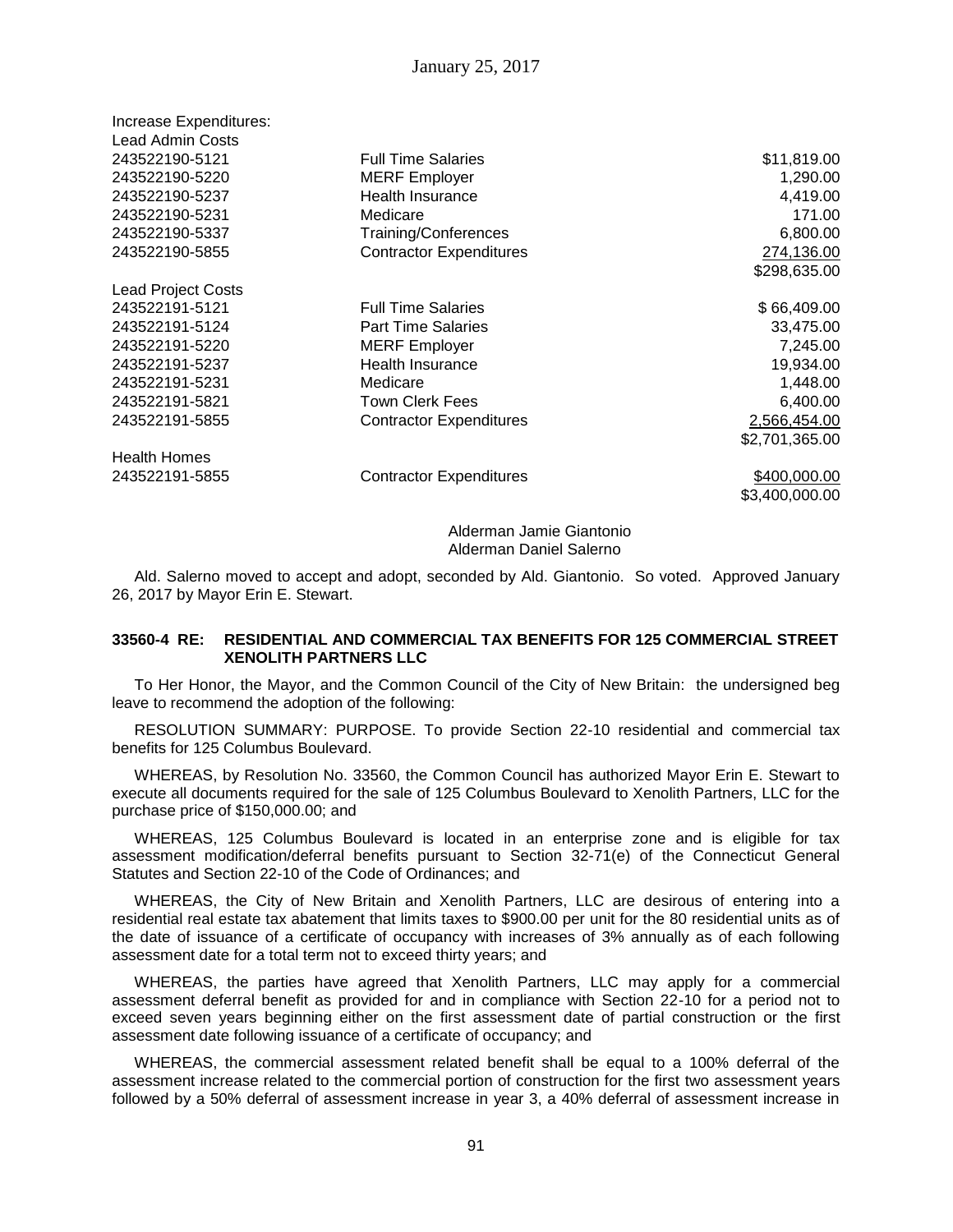year 4, a 30% deferral of assessment increase in year 5, a 20% deferral of assessment increase in year 6 and a 10% deferral of assessment increase in year seven.; now, therefore, be it

RESOLVED, That Erin E. Stewart, Mayor be and is hereby authorized to execute a Tax Assessment Modification and Deferral Agreement on behalf of the City of New Britain with Xenolith Partners, LLC and to sign any documents related thereto.

#### Alderman Jamie Giantonio

Ald. Giantonio moved to accept and refer to the Committee on Administration, Finance and Law, seconded by Ald. Davis. So voted. Approved January 26, 2017 by Mayor Erin E. Stewart.

### **33750 RE: THE APPOINTMENT OF MARY LOU SANDERS TO THE BOARD OF ASSESSMENT APPEALS TO FILL THE VACANCY CREATED BY THE DEATH OF TOM SCHENCK**

To Her Honor, the Mayor, and the Common Council of the City of New Britain: the undersigned beg leave to recommend the adoption of the following:

WHEREAS, there is a vacancy on the Board of Assessment Appeals due to the passing of Thomas Schenck and;

WHEREAS, pursuant to the Charter of the City of New Britain, 3-2 (f) (2), the Common Council is vested with the authority to fill the vacancy of a member on the Board of Assessment Appeals

NOW, THEREFORE, BE IT, RESOLVED, the following individual be appointed to fill the vacancy on the Board of Assessment Appeals.

Mary Lou Sanders (R) 322 Glen Street 1/25/17-11/14/17

Alderman Jamie Giantonio

Ald. Sanders recused himself due to a conflict of interest – Mary Lou Sanders is his mother. Ald. Giantonio moved to accept and adopt, seconded by Ald. Salvio. So voted. Approved January 25, 2017 by Mayor Erin E. Stewart.

Ald. Sanders returned to the Chambers.

### **33751 RE: THE APPOINTMENT OF MALLORY DEPREY TO THE BOARD OF EDUCATION TO FILL THE VACANCY CREATED BY THE DEATH OF JUDITH GRECO**

To Her Honor, the Mayor, and the Common Council of the City of New Britain: the undersigned beg leave to recommend the adoption of the following:

WHEREAS, there is a vacancy on the Board of Education due to the passing of Judith Greco and;

WHEREAS, pursuant to the Charter of the City of New Britain, 3-2 (f) (2), the Common Council is vested with the authority to fill the vacancy of a member on the Board of Education, NOW, THEREFORE, BE IT,

RESOLVED, the following individual be appointed to fill the vacancy on the Board of Education.

Mallory Deprey (D) 40 Symco Drive 1/25/17-11/14/17

Alderman Daniel Salerno Alderman Robert Smedley

Ald. Smedley moved to accept and adopt, seconded by Ald. Rosado. Ald. Carlozzi moved to amend by replacing "Mallory Deprey (D) 40 Symco Drive" with "Violet Jimenez Sims (D) 77 Adams St.", seconded by Ald. Black. ROLL CALL VOTE – 5 in Favor, 10 Opposed. IN FAVOR: Ald. Carlozzi, Black,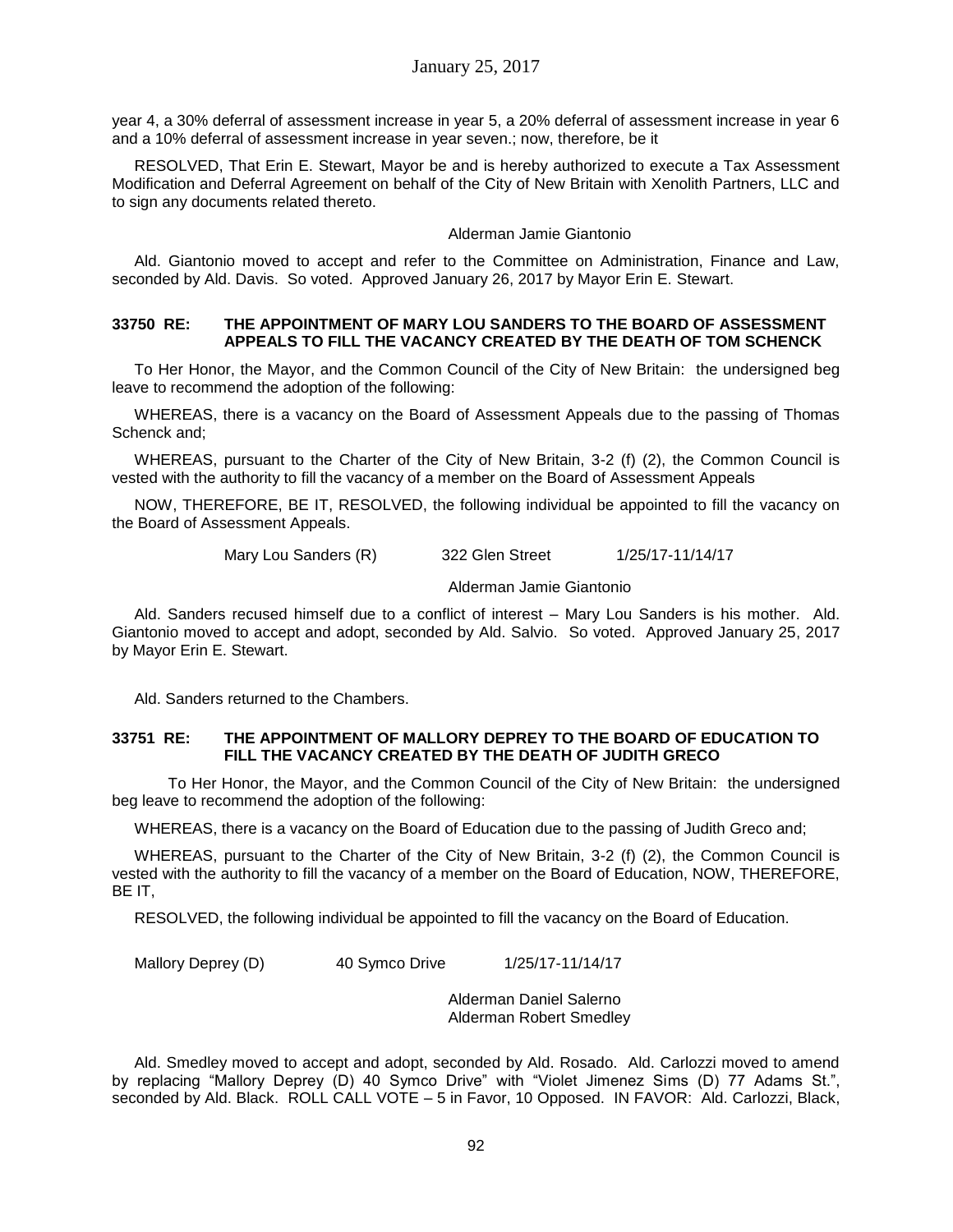Davis, Sanchez and Sanders. OPPOSED: Ald. Giantonio, Smedley, Collins, Hargraves, Naples, Pabon, Polkowski, Rosado, Salvio and Salerno. AMENDMENT DEFEATED. Roll call vote on original motion – 10 in Favor, 5 Opposed. IN FAVOR: Ald. Giantonio, Smedley, Collins, Hargraves, Naples, Pabon, Polkowski, Rosado, Salvio and Salerno. OPPOSED: Ald. Carlozzi, Black, Davis, Sanchez and Sanders. RESOLUTION ADOPTED. Approved January 25, 2017 by Mayor Erin E. Stewart.

There being no further business to come before the Council, Ald. Collins moved to adjourn, seconded by Ald. Rosado. So voted. Meeting adjourned at 10:02 p.m.

ATTEST: Mark H. Bernacki, City Clerk